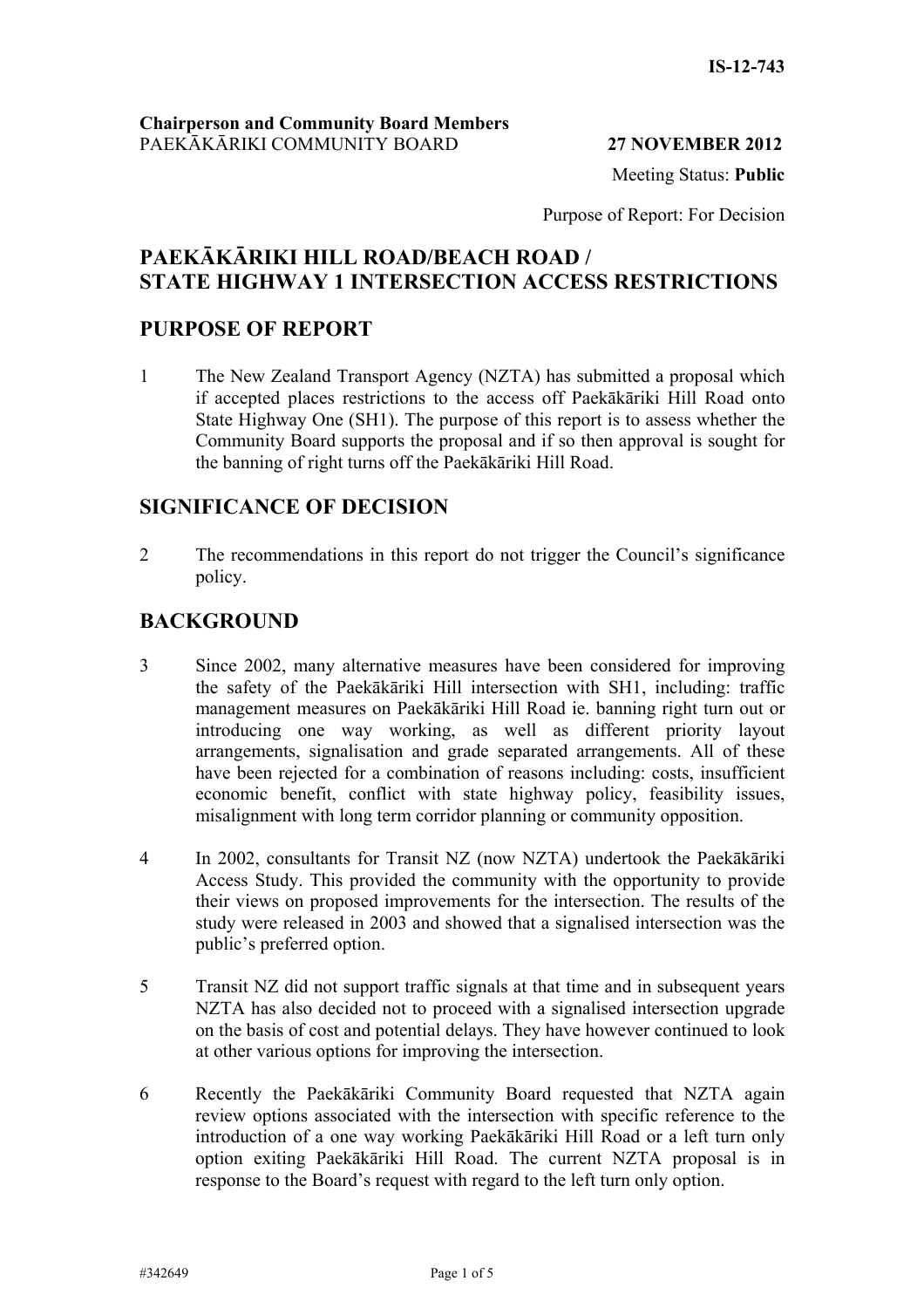# **CONSIDERATIONS**

- 7 The left-turn only option out of Paekākāriki Hill Road onto SH1, suggested by the Community Board is a modified version of the seagull option previously proposed by NZTA but rejected by the local community.
- Paekākāriki Hill Rd to drive south to the "Fisherman's Table" and make a "u" turn. The current proposal however allows for traffic wanting to head north to enter into the forecourt of the now closed Paekākāriki BP petrol station (see Appendix 1 attached), where they would be able to exit the station heading north. This change was made on the basis that it would be extremely unlikely 8 The previous seagull design forced north bound motorist coming off the that vehicles would travel the additional distance to the "Fisherman's Table" turn around site.
- 9 Although the left turn only option does not remove the risk of a serious harm accident it does reduce that risk. The option was supported by NZTA previously and this medium term low cost solution has now been adopted by NZTA as a viable option. Construction work is proposed to be included with resurfacing work and be undertaken at night during the 2012/2013 Christmas holiday period.
- 10 A number of concerns with the proposal have been raised in respect to road safety by Council officers including:
	- o The width of the proposed flush median on SH1 does not accommodate storage of vehicles exiting from the service station site heading north. The median width at this opening is 2m increasing to a width of 2.5ml

State Highway Geometric Design Manual Section 6: Cross Section 6-19 March 2002 refers: *"The use of painted, or flush, medians on urban roads has become a common practice and widths of 3.0 to 4.8m will usually provide an optimum design in these situations."*

- o It is unusual to have a left in left out treatment which includes a one directional cross movement. The associated problems of this arrangement are compounded since vehicles travelling from Beach Road to Paekākāriki Hill Road cross three lanes with no provision for storage in central median;
- o The proposed Paekākāriki Hill Road pavement widening has a very steep gradient (15.5%) (**attached** Appendix 2). There is a possibility vehicles will over shoot the limit line and end up in the south bound lane on SH1. A grade change from 15.5% to 3% normal cross fall at that point could also result in trucks bottoming out at the tail end;
- o Traffic wanting to head north from Paekākāriki Hill Road enter onto the State Highway 1 southbound lane for a distance of 10m before exiting into the service station site. There is a potential risk associated with this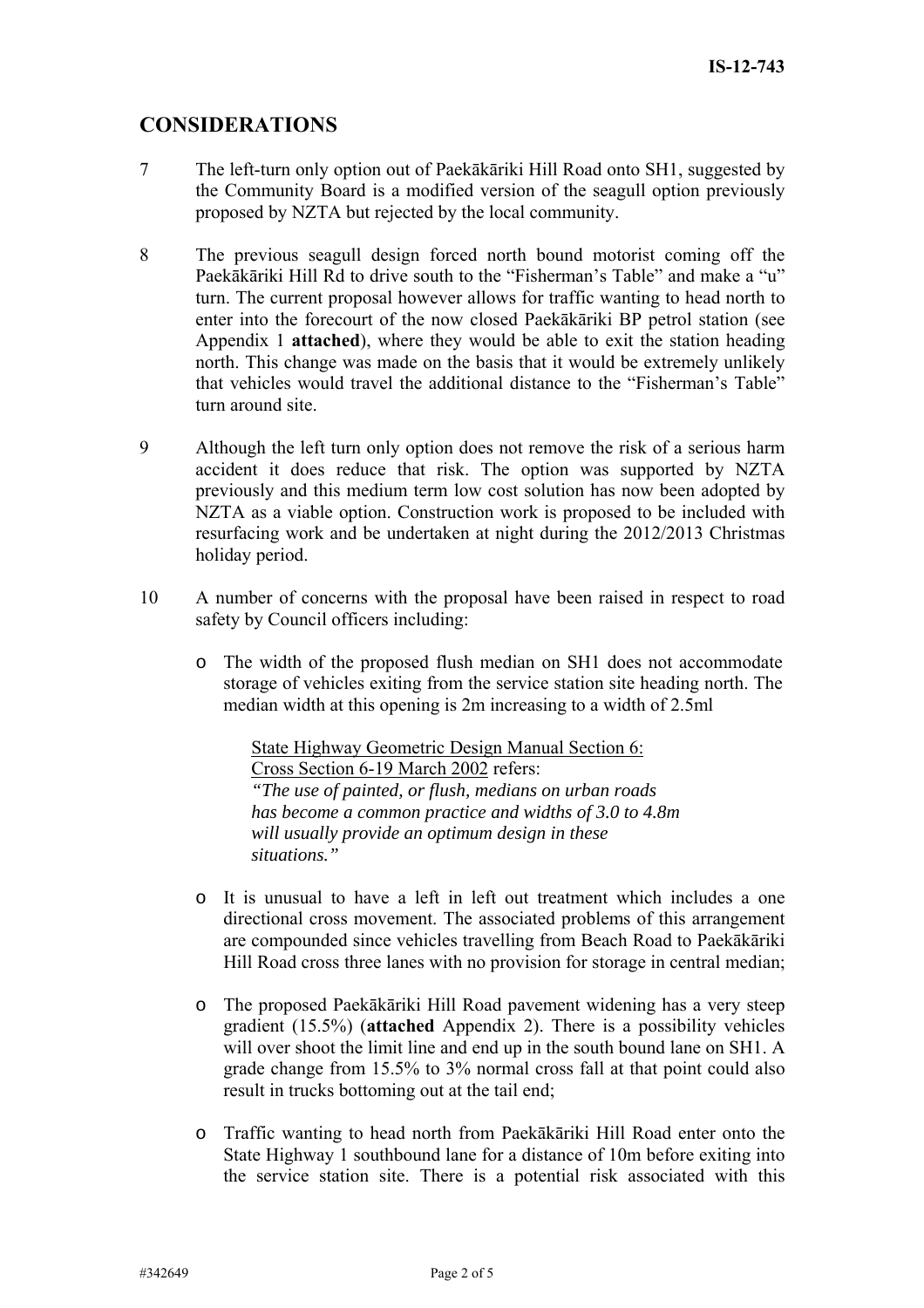manoeuvre which includes vehicles not waiting for an adequate gap in the south bound lane and with a speed difference of 60km/h this could result in a crash;

- o There is a potential problem associated with 'u' turns on Beach Road. Some traffic may decide to undertake 'u' turns in the area of the railway lines on Beach Road putting them at risk of being hit or getting stuck on the railway tracks.
- 11 Several of these concerns were also raised through NZTA's own safety review process but due to the low number of vehicles potentially undertaking these manoeuvres and the level of improvement from the current intersection layout, no changes have been made to the proposal.
- 12 No traffic counts have been undertaken at this site since 2006. As there have used. The predicted traffic movements affected by the restrictions are however been a number of changes on the highway since 2006 the traffic data cannot be considered to be very low.
- 13 The speed limit thresholds are being reviewed by NZTA at the moment and they plan to consult on this matter separately along with extending the 70kph intersection as part of the current proposal but will continue to monitor the site zone. They do not however propose to reduce the speed through the after the proposed changes have been made.

### Future Considerations

- 14 Transmission Gully is likely to be implemented within the next 10 years and is "fit for purpose". This work could include the construction of traffic lights and the current NZTA proposal would be an interim measure until further as a condition of NZTA's consent the intersection must be modified so that it upgrade works are undertaken.
- 15 If the Board support the proposed upgrade then approval of the no right turn signage off Paekākāriki Hill Road would be required. If the Board does not support the proposal then it is likely that no works would be undertaken by NZTA until such time as Transmission Gully construction is completed.

### Financial Considerations

- 16 Council has no budget allocation within the current Long Term Council Community Plan for any future major improvements to the intersection.
- 17 If the NZTA proposal is supported then the cost of any signage associated with the left turn only off Paekākāriki Hill Road would be met within existing budgets. NZTA would fund all the other associated improvement costs.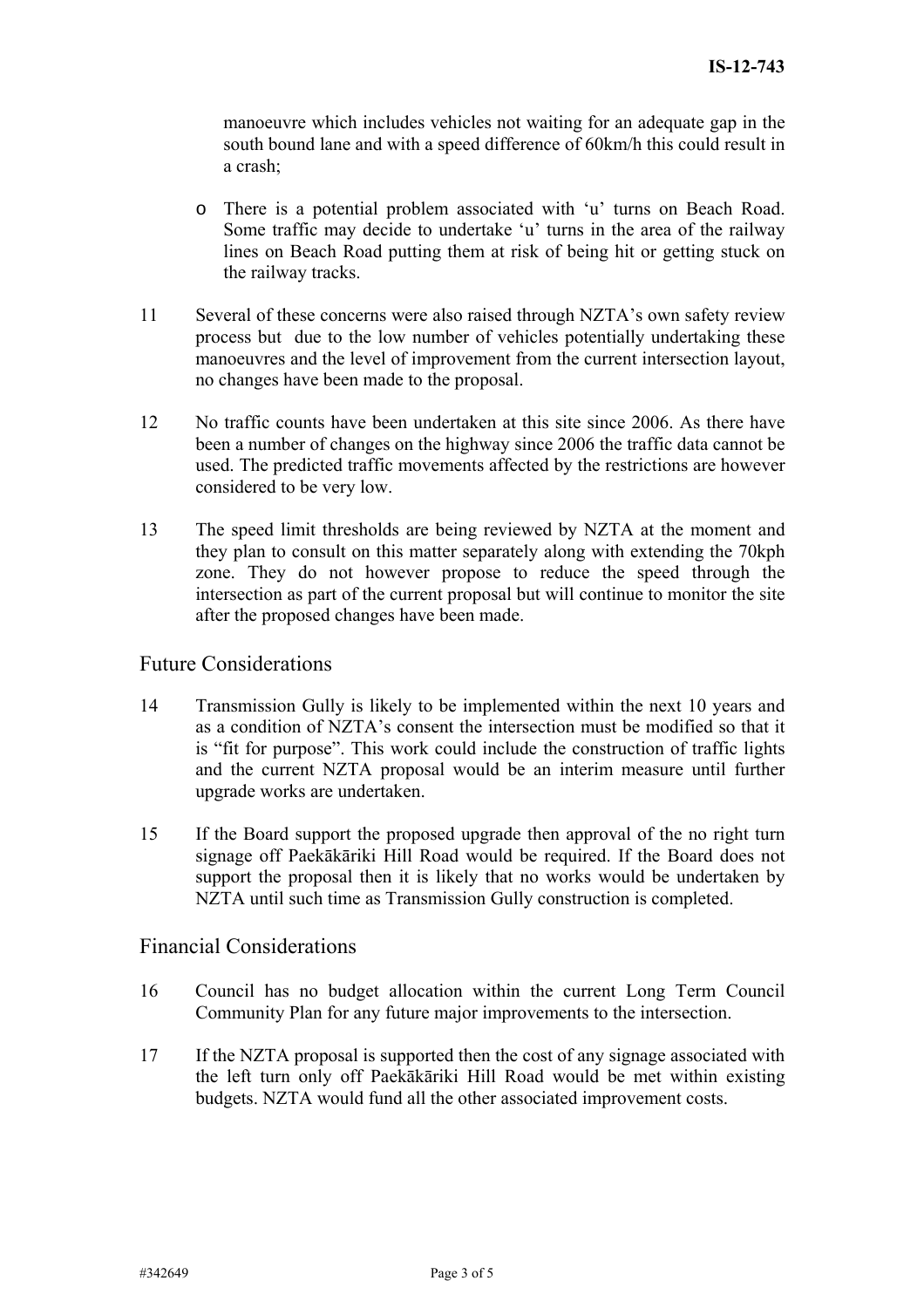# Legal Considerations

18 There are no legal consideration.

## Delegation

19 The Paekākāriki Community Board is delegated: "Authority to approve or reject officer recommendations relating to all traffic control and signage matters, in relation to existing local roads within the community board's area, except for changes to speed restrictions on local roads. (The latter power has been delegated to the Regulatory Management Committee)." However as the proposed changes impact on the State Highway, which is not a local road, authority rests with Council to approve the proposed changes.

### Consultation

- 20 The proposed layout has been displayed in the local papers and was presented by NZTA at the Community Board meeting on 16 October 2012. NZTA also presented their proposal at an Emergency Services Committee meeting on the 15 November 2012 where the concerns raised by members of the emergency services group were consistent with those raised by Council officers.
- 21 If the proposal is accepted NZTA will give written notification to the residents on Paekākāriki Hill Road of the access changes. There is also an extensive advertising campaign planned for the road layout changes.

## Policy Implications

22 There are no policy implications.

### Tāngata Whenua Considerations

23 There were no Iwi considerations identified.

### **Publicity Considerations**

. 24 All publicity on changes to SH1 is the responsibility of the NZTA

## **RECOMMENDATIONS**

- hat the Paekākāriki Community Board recommends to Council the approval of the NZTA proposal to restrict traffic access for Paekākāriki Hill Road (as shown in Appendix 1 of report IS-12-743) which:  $25$ 
	- o prohibits the right turn movement from Paekākāriki Hill Road onto State Highway No1